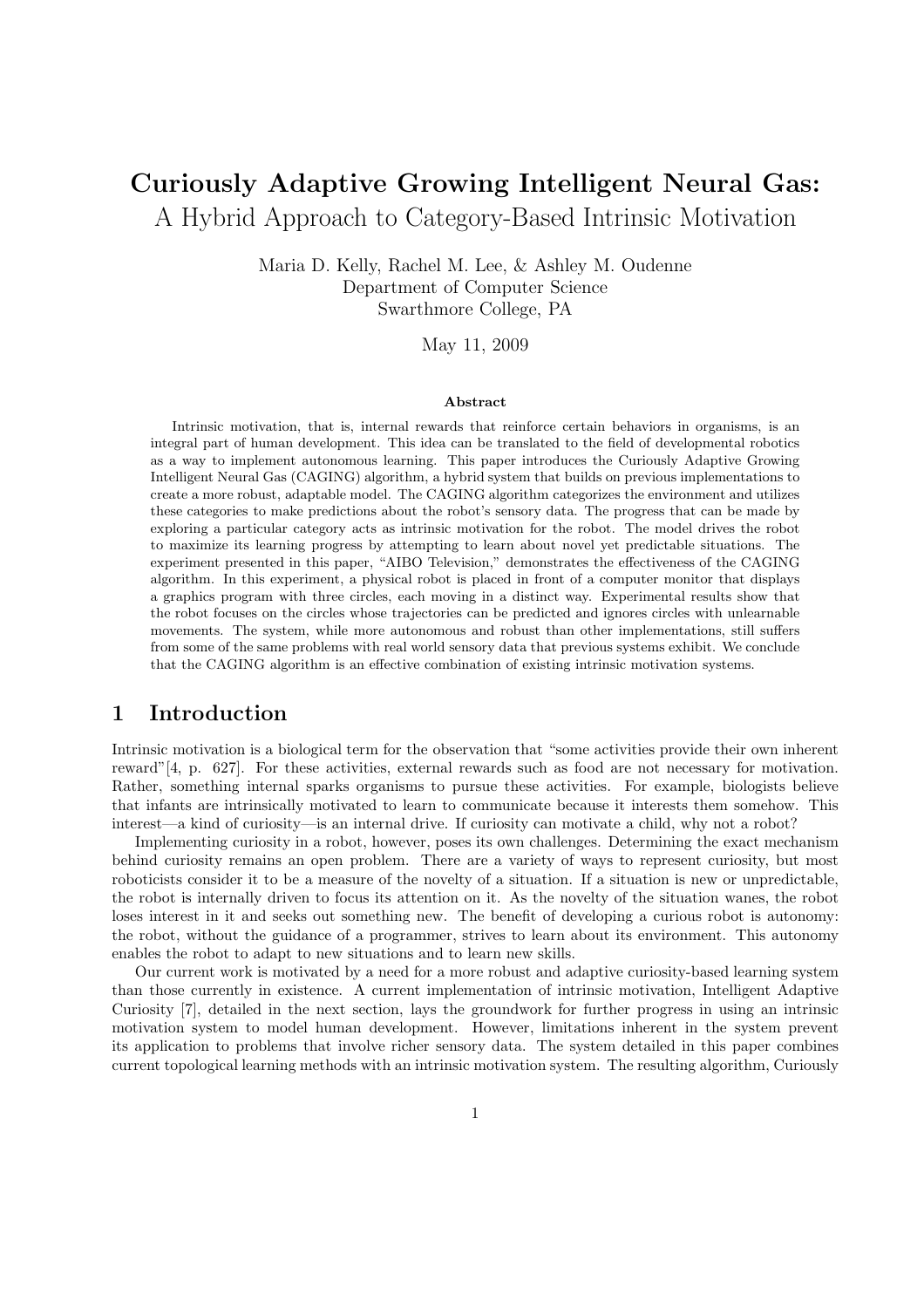Adaptive Growing Intelligent Neural Gas (CAGING), provides a more sophisticated method for curiositybased learning.

In the next section, we describe related work. In Section 3, we outline the CAGING algorithm in detail. The current experiment, "Aibo Television," is described in Section 4, including how CAGING was implemented on a physical robot. In Sections 5 and 6 we discuss the results of the AIBO Television experiment. In Section 7 we explore future research directions and extensions of the current experiment. Finally, we summarize our findings and conclude in Section 8.

## 2 Related Work

## 2.1 Intelligent Adaptive Curiosity

Intelligent Adaptive Curiosity, or IAC, is a system that uses intrinsic motivation to push a robot toward novel situations in which it can maximize its learning progress [7]. IAC is an unsupervised and incremental system able to adapt to new environments. The system begins considering all situations as belonging to one group, or region. As the robot develops, it splits this region into progressively smaller, more specialized regions. The robot explores the regions that will allow it to gain the most learning progress.

On each time step, the system takes in a vector of the current sensory information and generates a list of potential actions (or a subset of potential actions if the list is infinite). For each potential motor actions, the system creates a sensorimotor vector, a combination of the current sensory data and the potential motor action. Each sensorimotor vector is matched to one of the regions, and the region which gives the highest potential learning progress is selected (except with some probability of a random action). The sensorimotor vector corresponding to the chosen action is added to the winning region as an exemplar of the region [7].

The learning progress in a region is determined by computing the robot's error in predicting its sensorimotor flow [6]. At each time step, the robot feeds its current sensor and next motor values into the region's 'expert,' which can be a neural network, that is trained on all of the exemplars from the region. The expert predicts the sensor values for the next time step. The difference between the actual sensor values and the predicted sensor values is stored in a list of past errors. The list is smoothed and a final error is computed, and the inverse of this error is the learning progress for that time step.

IAC has been used successfully in highly constrained environments. In the Playground Experiment [7], in which a Sony AIBO say on a baby playmat, visual bit tags were placed on objects that the robot could bite, bash, and observe. The robot used IAC to learn how to interact with the tagged objects (i.e. bash at them, bite at them) and to predict what it would sense when it interacted with them. In another experiment, the same researchers added a communicating Sony AIBO to the playmat so that the developing robot could learn to communicate with it [6]. The communicating robot mimicked the sounds of the developing robot only when the developing robot was looking at it. The developing robot used IAC to learn to predict what it would sense when it made a noise while looking at the communicating robot.

While both of these experiments do show evidence of curiosity-based learning, they are also highly controlled. They rely on bit tags that allow the robot to identify objects of interest, which is not very applicable to most real-world robotic tasks. Additionally, the IAC regions are split after the region accumulates a certain number of exemplars determined by the programmer. This limits the autonomy of the system.

#### 2.2 Growing Neural Gas

A Growing Neural Gas (GNG) is an incremental network model that learns topological relations in a set of data [5]. Like IAC, a GNG learns without supervision and is incremental. A GNG node contains a model vector of data from a sample space. The GNG begins with two nodes randomly positioned in the sample space connected by an edge. On each time step, a new input signal is generated and a new node is created. The squared distance between the nearest unit to the new node and the new node itself is the error, and this error gets added to a variable storing the error over all the nodes in the graph. The age of the edges emanating from the nearest node are incremented, and the nodes connected to the nearest node all move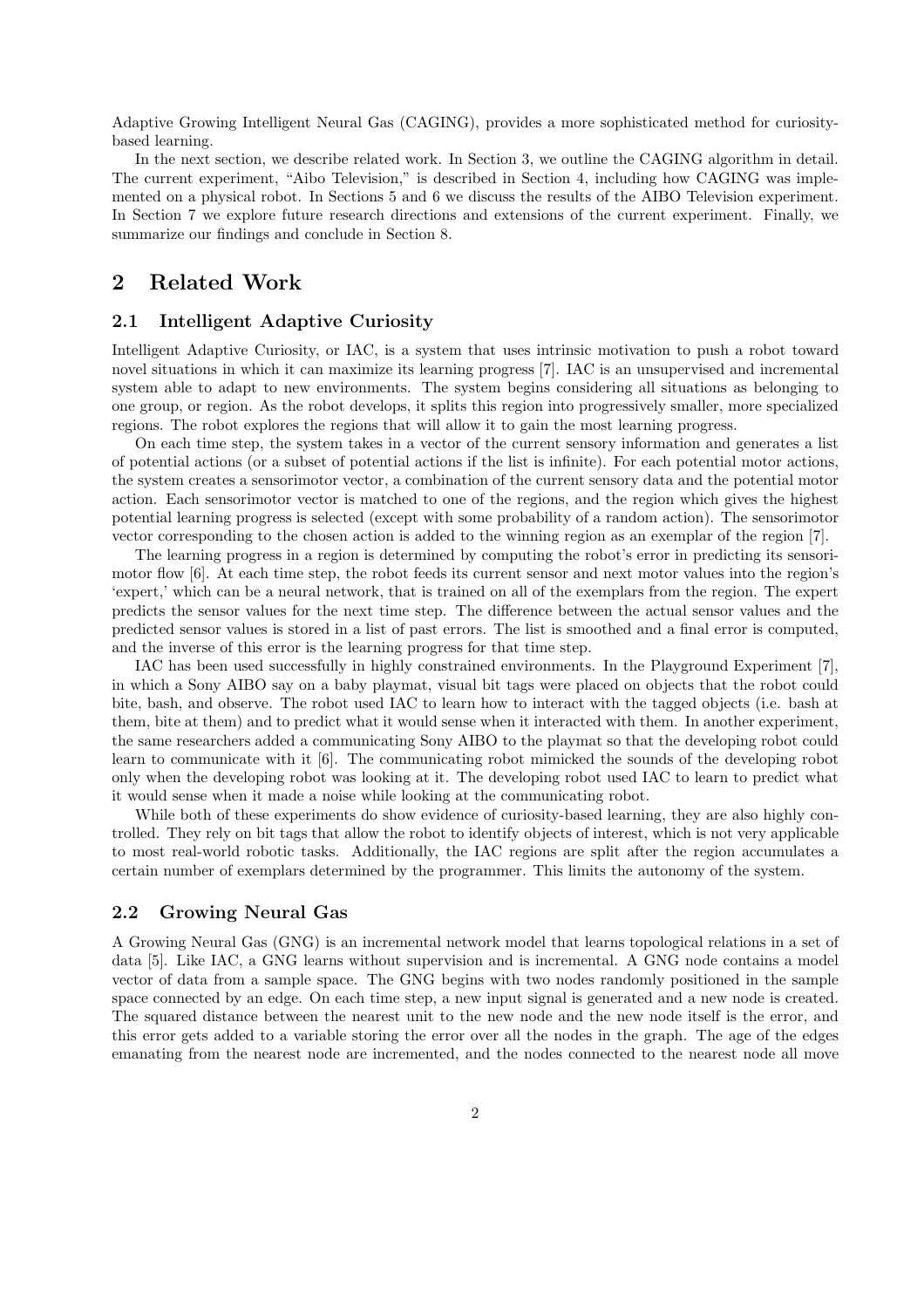closer to the new node. Old edges are removed, along with nodes with no edges. In this way, the graph of nodes grows to fill the sample space.

One variation of a traditional GNG is an Equilibrium-GNG, which only adds a new node if the error over all the nodes is above a certain threshold [8]. This ensures that the Equilibrium-GNG will grow until it reaches an equilibrium between the decay and accumulation of error. If the error increases past the threshold, new nodes are once again added until equilibrium is re-established.

GNGs are often used in maze-navigation tasks. Jefferson Provost et al. used an Equilibrium-GNG to create a map of distinctive states (vectors) inside a simulated maze [8]. This system, called SODA (Self-Organizing Distinctive-State Abstraction), combined an Equilibrium-GNG with a hill-climbing algorithm to navigate a maze. A simulated robot explored the T-shaped maze environment and used its laser rangefinder sensors to gather data about the environment. This data was put into a vector and added to the Equilibrium-GNG. After the robot explored the environment and the GNG was created, SODA mapped these distinctive states onto higher-level actions that took the robot from one distinctive state to the next, allowing it to successfully complete the maze. However, the maze environment was tailored specifically so that the two sides of the top of the T-shaped maze were visually unique, helping the GNG to characterize them as different distinctive states. Additionally, the environment was very stable, with little real-world noise. This suggests that GNG, by itself, may not be robust enough to handle real-world mobile robotic navigation and categorization.

## 2.3 Hybrid GNG Systems

The value of a GNG is that it can be combined with other systems, as in the SODA algorithm, to create a more robust and autonomous architecture. These hybrid systems make use of the GNG's incremental classification abilities to increase the autonomy of mobile robots. George von Wichert used a GNG to teach a robot to navigate in a normal office environment [9]. The robot, named ALEF, used ultra-sonic sensors and a camera to record 760 images of the office environment taken during its training. These images were fed into a GNG so that optically similar images were grouped together, giving the robot an internal representation of the office environment. ALEF used this map to navigate the environment, recognizing the difference between open areas and a shelf, a desk, or a narrow hallway.

In a related experiment, researchers Baldassarri, Puliti, Montesanto, and Tascini used a GNG to enable a simulated mobile agent to classify a basic indoor environment [1]. This environment consisted of three corridors, and the world was represented with few chromatic characteristics and dull colors. This helped simulate real-world indoor conditions. The robot was tasked with identifying the correct zone of the specific corridor, a relatively general task that can be easily adapted to different situations. As in the von Wichert experiment, camera images of the environment were fed into the GNG after being filtered. Two GNGs were used: one grouped images by their RGB content, and then the second, layered on top of the first, determined into which class of images a new image should be placed. An important difference between this system and the regular GNG system is that the user decides into how many regions the system divides the corridors. This makes the system less autonomous since the user dictates how the system categorizes the world.

Another example of a hybrid system is the GNG-Soft network developed by Carlevarino et al. [3]. The system combined the GNG's effective node distribution method for representing the input space of a problem with the SoftMax function's approximation properties. Instead of adding new nodes after a certain number of time steps, as in the original GNG implementation, or after an error threshold is crossed, as in the Equilibrium-GNG implementation, the GNG-Soft network only added a node if the global error was above a certain threshold and the derivative of the error was approximately zero. This ensured that the error itself was not decreasing, which would indicate that the graph was still adjusting to the addition of the last node. The GNG-Soft network was tested on a robotic head that featured two independently-moving cameras. The robot's goal was to map image-based targets onto motor commands. With this node-addition criteria, the robot successfully created the mapping in spite of moderately noisy data. The combination of the GNG and SoftMax systems led to a more robust and adaptable hybrid system.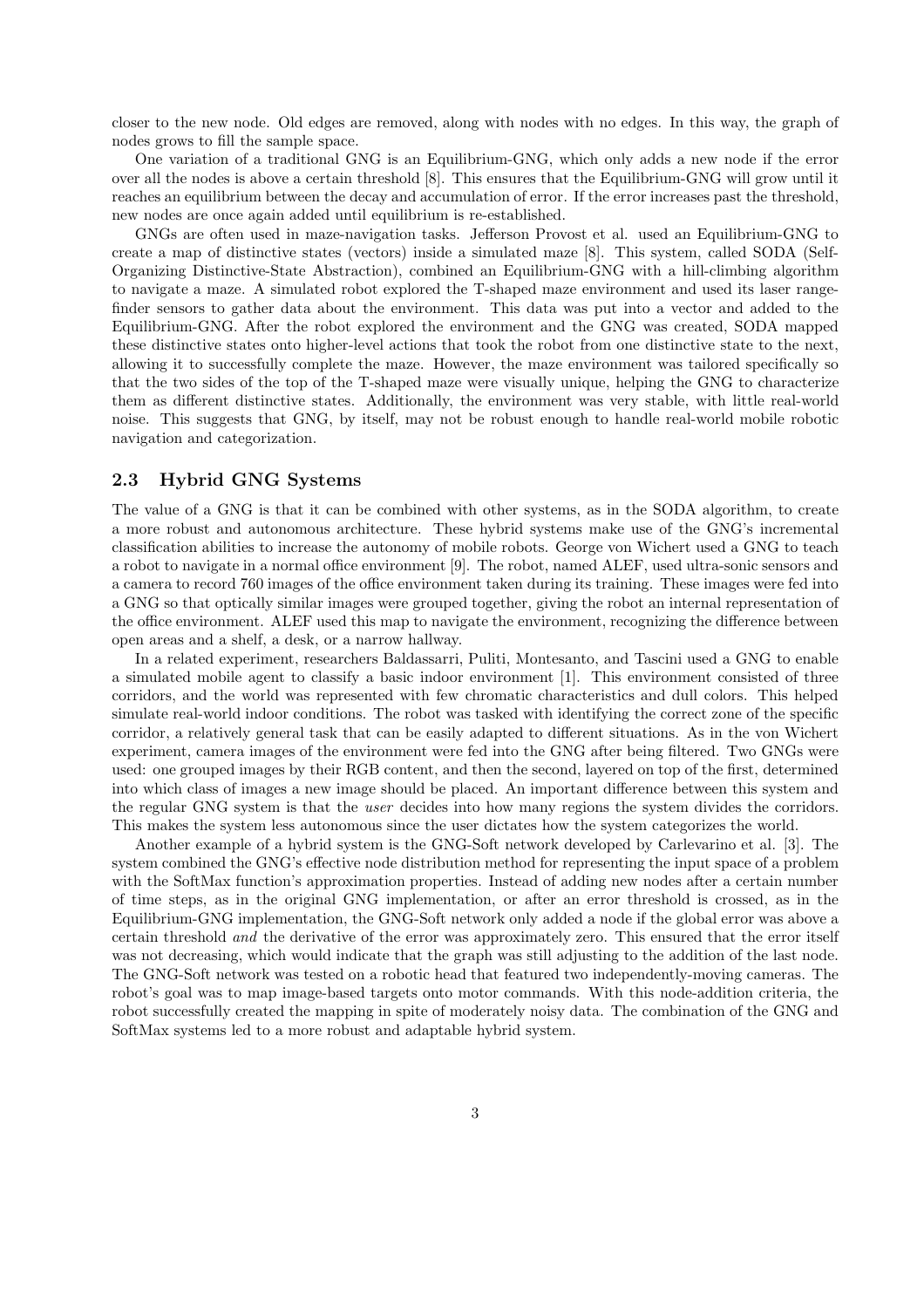# 3 The CAGING Algorithm

With this previous work in mind, we introduce a new algorithm for implementing category-based intrinsic motivation that capitalizes on the strengths of the two algorithms detailed in the previous section—Intelligent Adaptive Curiosity and Growing Neural Gas. The system presented in this paper, the Curiously Adaptive Growing Intelligent Neural Gas (CAGING) algorithm, is a hybrid of the two systems. This algorithm consists of two phases: the first phase utilizes a GNG as a front-end mechanism which allows the robot to construct a categorical representation of the environment, and the second executes a modified version of IAC, using the resulting categories of the GNG mapped onto modified IAC regions.



Figure 1: Flow chart depicting the two phases of the CAGING algorithm. In Phase 1, sensorimotor data is incorporated into a GNG. Then, in Phase 2, IAC is executed using regions that correspond to GNG units.

## 3.1 Phase 1: Develop a Growing Neural Gas

The first phase of the CAGING algorithm implements an Equilibrium-GNG to categorize the environment. In this phase, the robot randomly selects which action to execute, exploring the environment and accumulating sensorimotor information into a Growing Neural Gas. The GNG, given an error threshold  $\epsilon$  and a stability factor K, adds a new unit when the average error across all units in the GNG exceeds  $\epsilon$ . Typically a number of nodes are added toward the beginning; if the environment is somewhat stable, the number of units should level off. Once the GNG has gone K steps without inserting a new unit, the GNG is considered stable and complete. The algorithm proceeds to Phase 2, and the GNG does not get modified after this point.

## 3.2 Phase 2: Execute IAC Using Modified Regions

In Phase 2 of the algorithm, each of the units from the GNG is matched with an IAC region that initially has an empty error list E and an expert, realized as a neural network. Each region also has an associated learning progress, which is defined to be the additive inverse of the difference between the average error rate over the last several time steps and the average error rate of the same number of errors but from a time window several steps before the current step t. On a given step of Phase 2, the robot must select an action to execute on the next time step. To decide which action to take, the robot first makes a list of the possible actions  $M$  (if the list is infinite, the list is composed of a sample of the candidate actions).

For each candidate action  $M(t+1)$  from M, the sensory information from the current step  $S(t)$  is combined with  $M(t+1)$  to form the sensorimotor vector SM. This vector is then matched to a unit from the GNG developed in Phase 1 by computing the Euclidian distances from SM to each model vector in the GNG and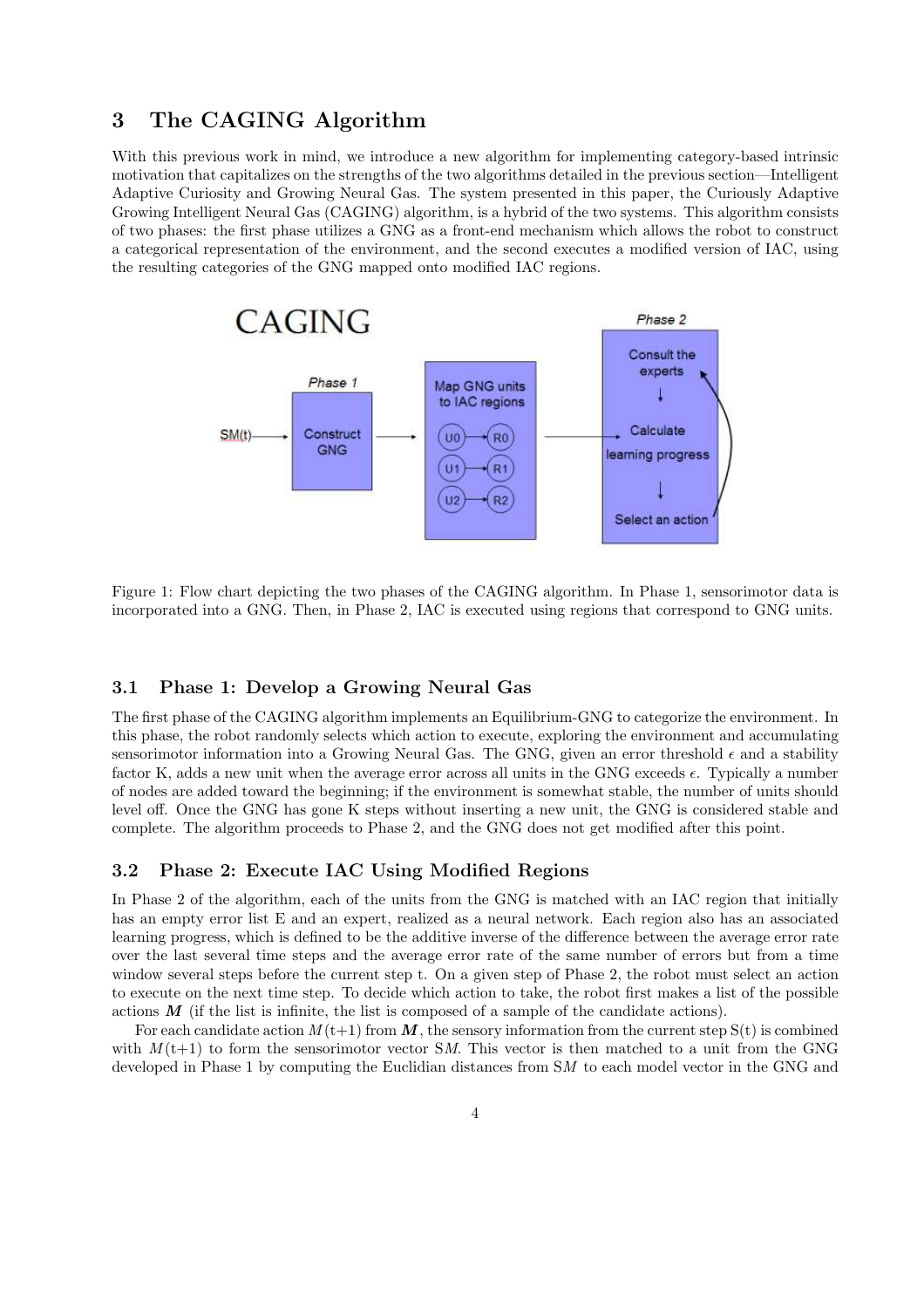selecting the minimal distance. The candidate region R for a particular  $SM$  is the region associated with this matching GNG unit. The learning progress of each candidate region is computed and the action for which the robot expects the maximal learning progress is chosen (except when a random action is chosen with some probability  $\rho$ ). Once the action is chosen, a prediction is made for the sensors on the next time step by consulting the expert of the winning region. Then, the action is executed. The error of the prediction is computed and added to the errors list and the expert of the winning region is trained only on the most recent exemplars.

# 4 The AIBO Television Experiment

The current experimental setup is called "AIBO Television" and involves a physical robot, the Sony AIBO, which sits on a charging station in front of a computer monitor (Figure 2). The monitor runs a simple graphics program consisting of red circles that are either stationary or moving. The robot sits under a makeshift tent to prevent glare from interfering with its camera image. We expected the robot to focus on circles with more predictable trajectories and to ignore those circles with unpredictable, random motion. Specifically, we expected that the robot would first focus and learn to predict the static circle because it never moves and is easily learnable, that it would then shift its attention to the horizontal circle because it moves in a predictable pattern but is more difficult to learn, and that it would generally ignore the randomly moving circle because its trajectory is unlearnable. The experiments were run using the PyRobot simulator [2].



Figure 2: (Left) The "AIBO Television" experimental setup. The AIBO sits on a charger in front of a monitor that displays a graphics program. (Right) A sample AIBO camera image. The camera filter places a bounding box around red areas in the image. The sensory input for the robot is the x- and y- coordinates of the center of this bounding box.

### 4.1 Experimental Setup

The AIBO is equipped with a camera that takes in images of the monitor. These images are preprocessed using the PyRobot software and areas that match a certain "red" RGB range of values are determined and a bounding box is placed around sections of red [2]. The monitor displays three distinct red circles, one in each of three quadrants or focus zones of the screen: the first is a stationary circle, the second is a circle which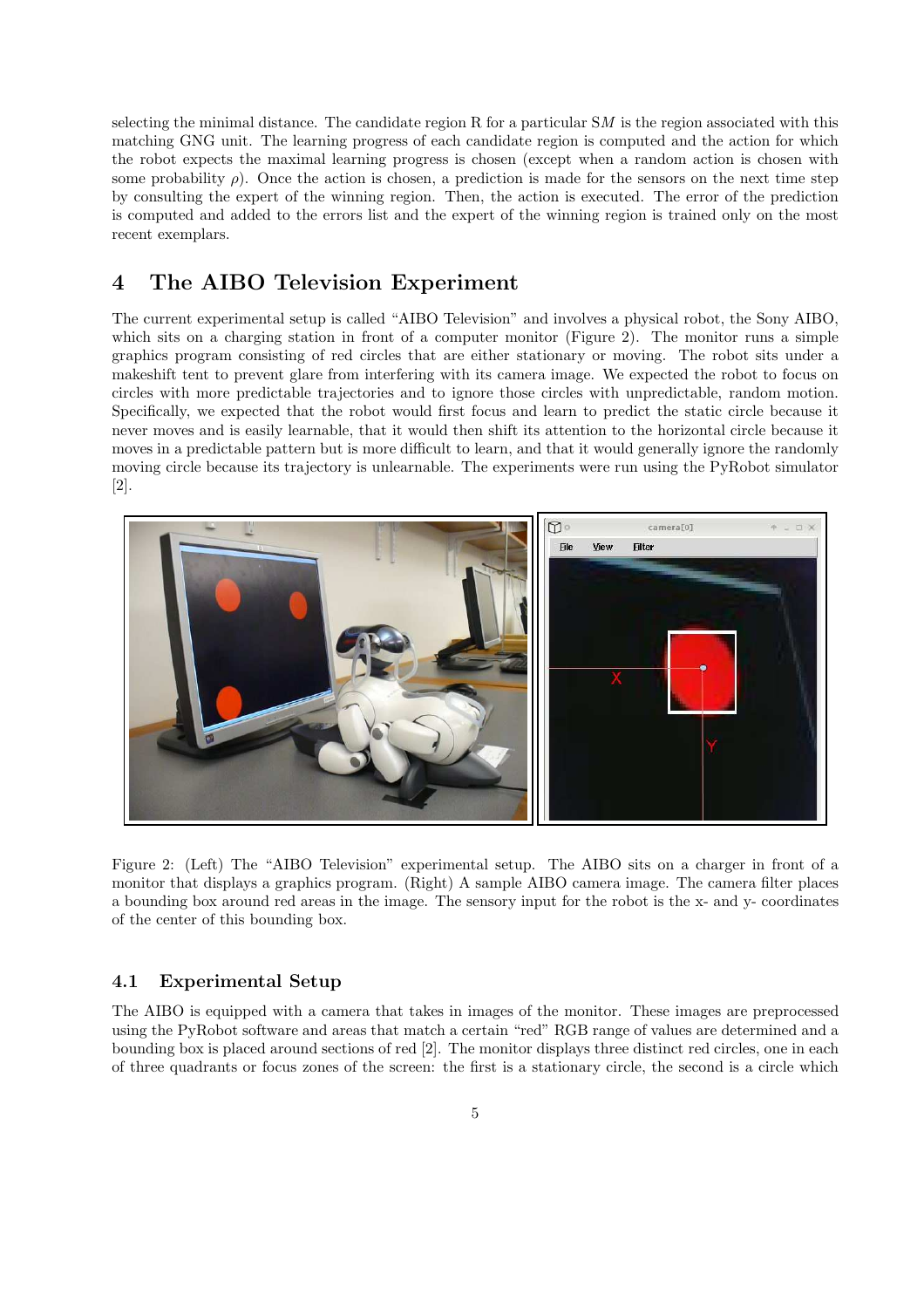moves horizontally across the zone in a predictable way, and the third is a circle which moves randomly to a new location in the zone at each time step (see Figure 2). The robot's sensory information S(t) consists of two inputs, the x- and y-coordinates of the center of the bounding box in the camera image (see Figure 2). The AIBO's potential motor actions  $M(t+1)$  are limited to three basic actions, each corresponding to a movement of the head (through setting the values of the pan  $(p)$ , tilt  $(t)$  and roll  $(r)$  of the AIBO's head) that results in the AIBO looking at a single one of the three focus zones (the other two focus zones and their respective circles are out of view).

### 4.2 CAGING Implemented

The robot is equipped with the CAGING system and is initially allowed to look randomly at any of the three quadrants in order to develop a GNG representation of the camera images. The model vectors of the GNG are the sensorimotor vectors  $SM(t) = (x, y, p, t, r)$ . For this experiment, the error threshold of the GNG  $\epsilon = 0.25$  and the stability factor K = 300 steps. Once the GNG stabilizes, the IAC phase of the CAGING algorithm begins. The mapping that the AIBO has to learn in this stage of the experiment is:

$$
SM(t) = (x, y, p, t, r) \mapsto S(t + 1) = (x, y)
$$

Using the CAGING algorithm described in the previous section, the robot chooses its actions according to which of the three possible actions corresponds to the region with the maximal potential learning progress or, with probability  $\rho = 0.10$ , chooses a random action to execute. The learning progress is computed as the inverse of the difference between the average of the last 15 prediction errors and the value of this average 10 steps ago. Once an action has been chosen, a prediction is made for  $S(t+1)$  by consulting the expert of the winning region. Then, after the action has been executed, the error of the prediction is computed and added to the errors list. Finally, the expert of the winning region is trained on the five most recent exemplars.

## 5 Results

After running three trials of the AIBO Television experiment on the AIBO and three trials in simulation, we found that the robot was generally able to predict the location of the red circles with learnable movements. Our results indicate that the CAGING algorithm constitutes a working implementation of curiosity-based learning. However, the results differed somewhat from our original expectations for the experiment due to real-world conditions.

## 5.1 Real-World AIBO Television Experiment

Figure 3 illustrates a typical Equilibrium-GNG network. In less than 400 time steps, 10 units representing the paths of the three circles emerge. One unit represents the location of the static circle. Three units arranged in a row represent the horizontal movement in the focus zone of the upper right quadrant. A smattering of five nodes located toward the center of the quadrant represents the focus zone containing the random circle. In atypical runs of the Equilibrium-GNG creation phase, the system creates units that are ambiguous and can be attributed to more than one of the three focus zones. Such units, however, do not affect the performance of the GNG, because they are never matched with a sensorimotor vector during Phase 2.

As stated in previous sections, the system selects a focus zone containing either a static circle, a horizontally moving circle or a randomly moving circle. Figure 4 shows the average percentage of time that the system selects one of the three focus zones. The system selects the focus zone that contains the static circle for over half of the total running time of the trial. This behavior is not consistent with the results presented in [7].

In order to examine the extent to which noise affects the performance of CAGING, another three trials were run in simulation.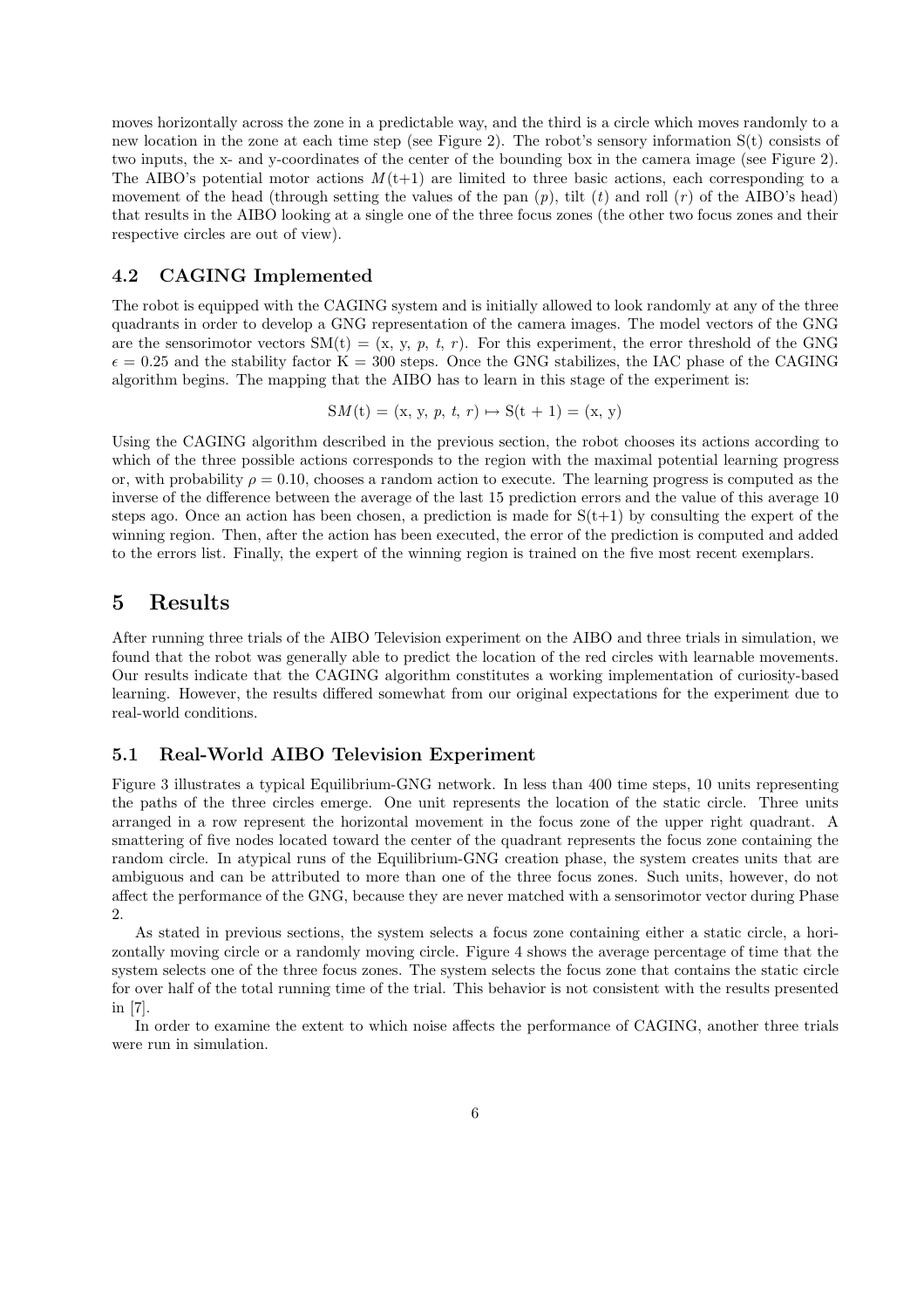

Figure 3: A characteristic Equilibrium-GNG developed by CAGING in the AIBO Television experiment. The top-left quadrant corresponds to the static focus zone, the top-right to the horizontal focus zone, and the bottom-left to the random focus zone.



Figure 4: Average percentage of time steps spent in focus zones over three trials.

## 5.2 Simulated AIBO Television Experiment

Figure 5 shows the results of a typical simulated trial, with sensory inputs that included 15% simulated noise. These results are consistent with results from simulations conducted in [7]. The system rapidly differentiated between learnable and unpredictable situations. Within 300 time steps, all learning progresses have reached zero and the behavior of the system becomes random (see Figure 6).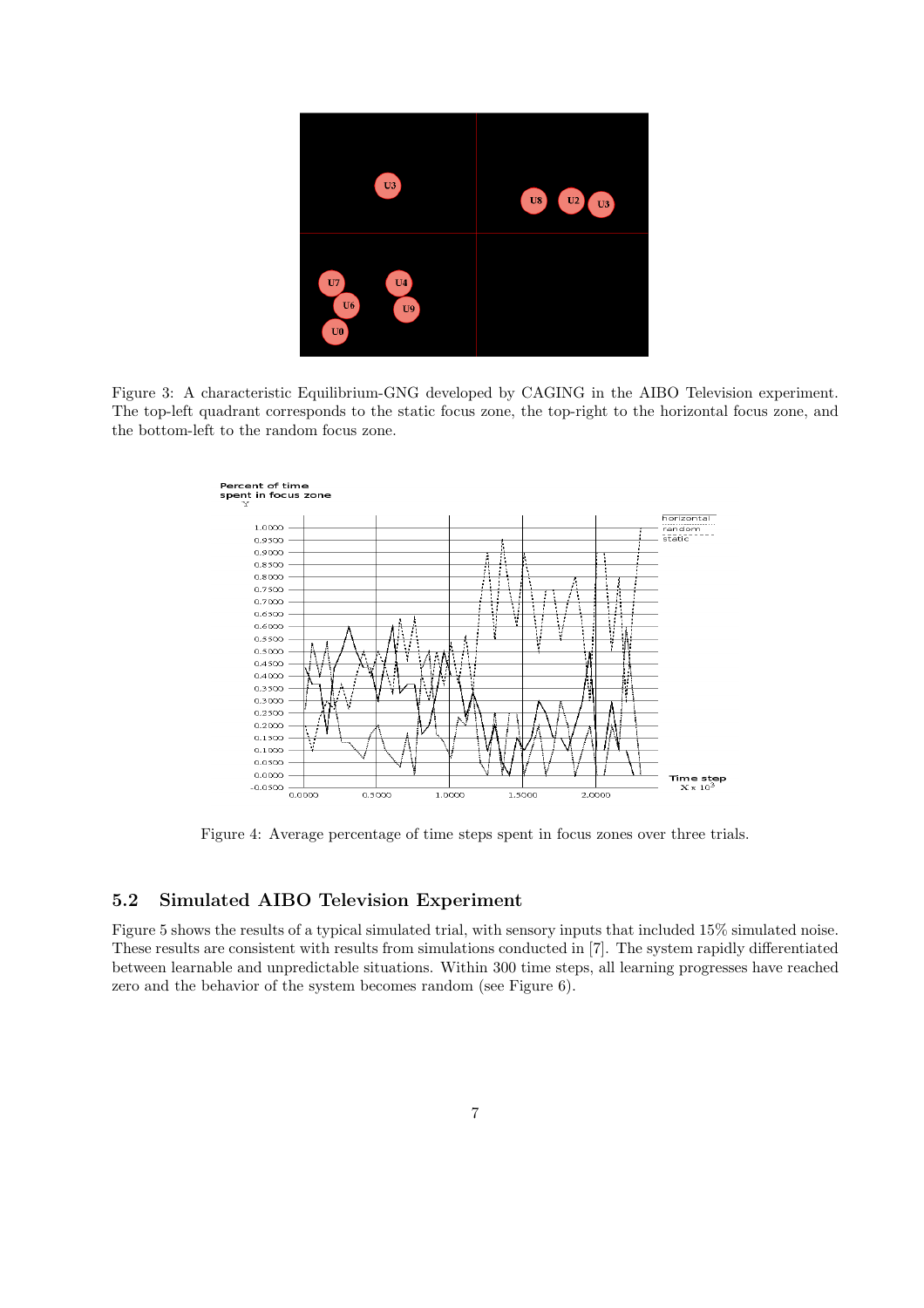





Figure 5: Typical run of a simulated trial



Figure 6: Typical plot of learning progress of a simulated trial

## 5.3 Two-Choice Trial

Figure 7 shows the results of a trial in which the option of viewing the static circle has been removed. Here, CAGING, for a majority of the time, chooses to view the horizontally moving circle. This result is consistent with our previously established expectations that the system will select the circle that moves in the most predictable pattern.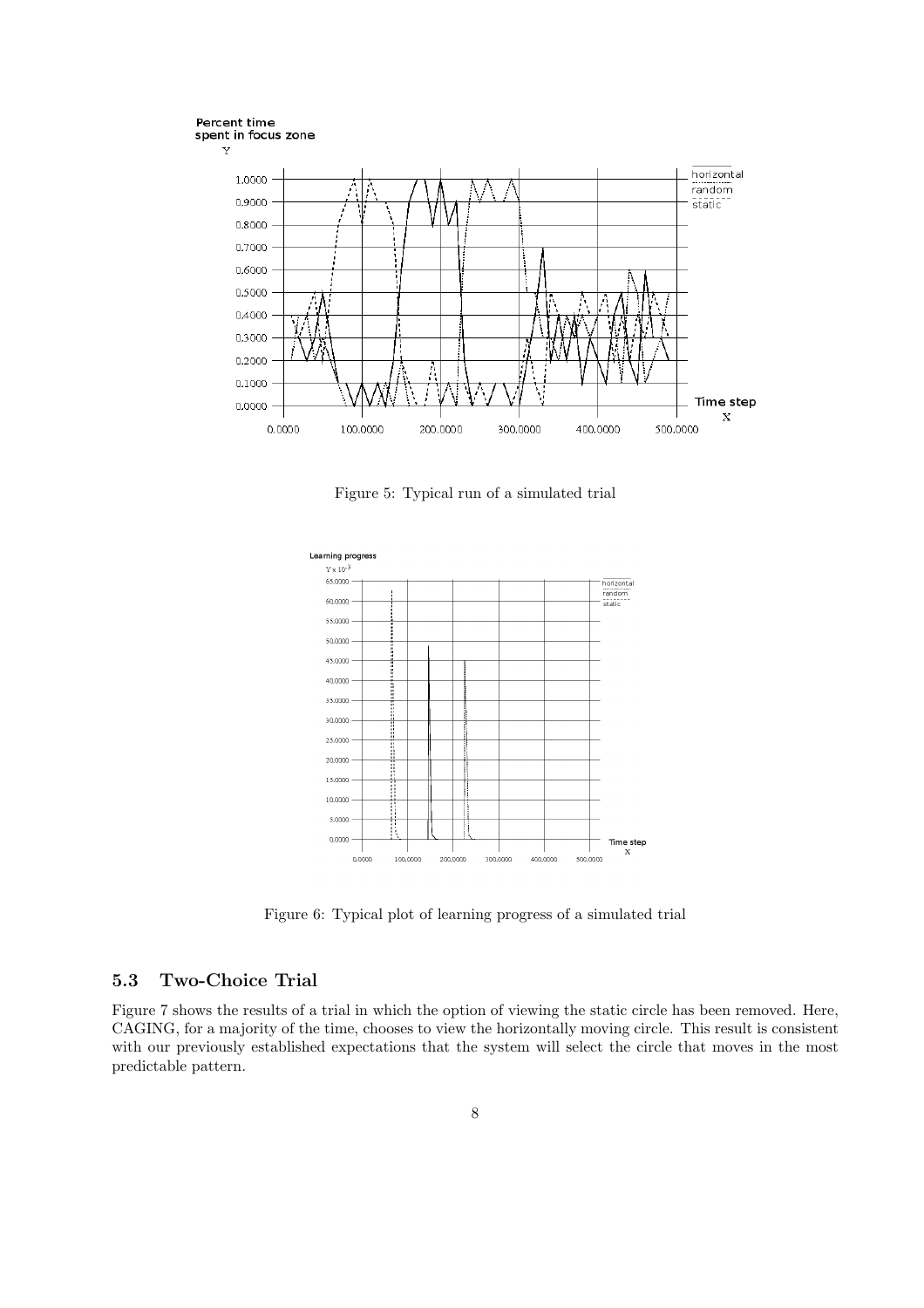



Figure 7: Percentage of time steps spent focusing on the horizontally and the randomly moving circles in the Two-Choice trial

## 6 Discussion

#### 6.1 Equilibrium-GNG

As expected, the Equilibrium-GNG distributes units sensibly. The Equilibrium-GNG, as seen in Figure 3, represents the sensorimotor space in a way that enables more intuitive interpretation. The resulting categorization allows the system to concentrate its learning efforts on more relevant regions of the sensorimotor space. This behavior contrasts the somewhat arbitrary and increasingly fine-tuned splitting of the entire sensorimotor space used by IAC.

## 6.2 IAC Phase

We predicted that the system would select the focus zone that contains the horizontally moving circle the circle that shows behavior that is challenging to predict, but not impossible. Our results suggest that CAGING does fixate on the most predictable yet challenging focus zone, but that this zone is in reality the focus zone containing the static circle.

An examination of Figure 8, a plot of the learning progress calculated for the three focus zones, clarifies the details of CAGING's selection process. The learning progress calculated from observing the focus zone that contains the horizontally moving circle and the focus zone that contains the randomly moving circle are much lower than that of the static circle, even though at times the focus zone with the static circle is also negative. These negative learning progresses indicate that the amount of error the system makes in predicting the position of the circle increased over time. While such data is to be expected from the prediction of the randomly moving circle's location, the extent to which the learning progress values of the static and horizontally moving circles are negative may explained by two possible occurrences.

The first possible cause of these results is that the pattern of the circles' movement cannot be predicted by the expert neural networks' current structure. Currently, the experts are implemented with a neural network that contains no hidden nodes. However, the simpleness of the circles' movement patterns renders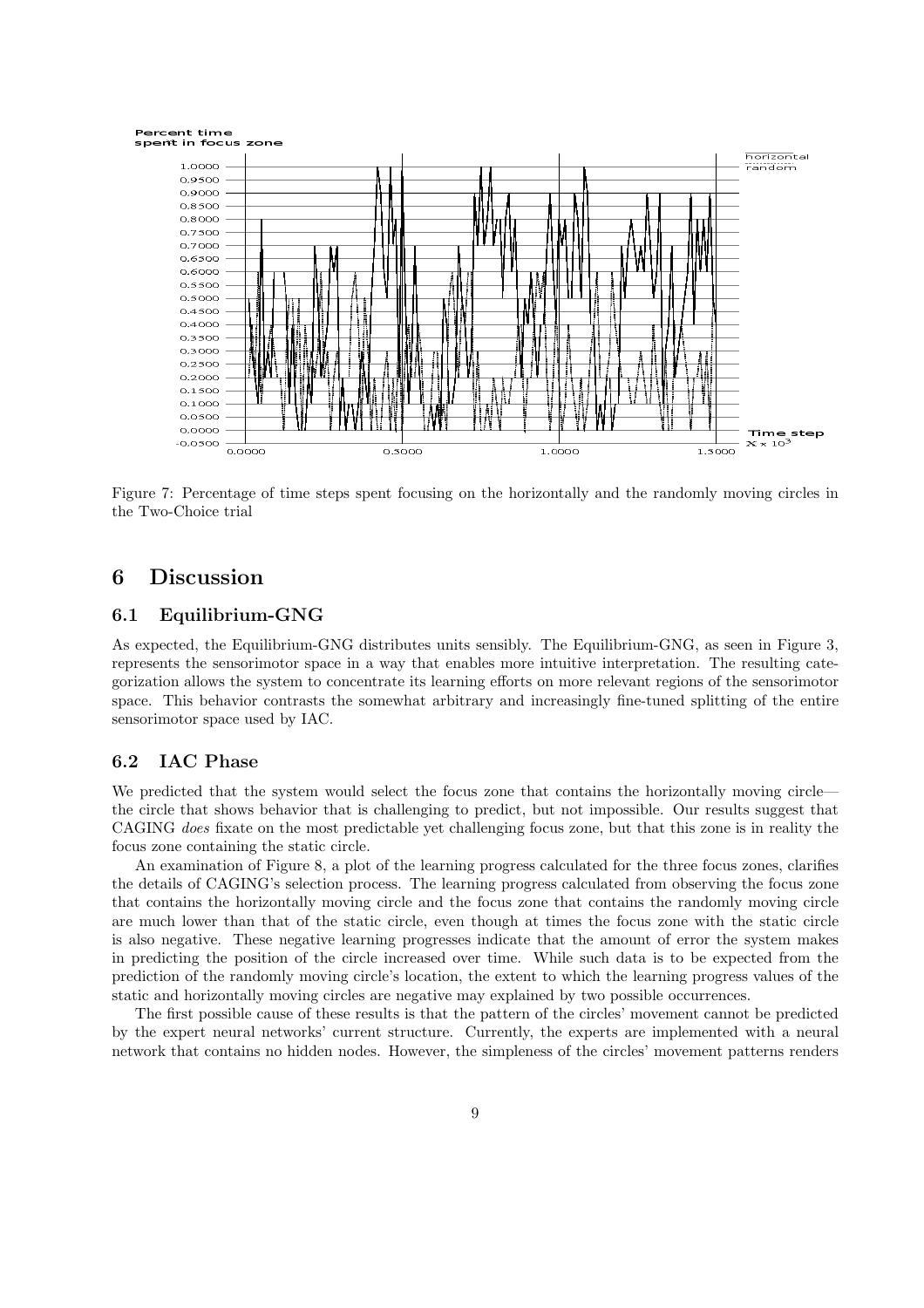#### Learning progress



Figure 8: Average learning progress over three trials

this option unlikely. The second possible explanation is that noise interferes significantly with the system's ability to make accurate predictions. In this experiment, several factors may have hindered the system's prediction ability. In spite of efforts to minimize glare on the screen, it continued to impact the camera's ability to place a bounding box around the entire circle that was in view. The glare on the screen often changed the perceived RGB value such that it no longer fit into the range that the bounding box considered to be "red." As a result, the size of the bounding box around the circle changed, altering the perceived center of the circle. Another real-world problem is the robot's inability to place its head in exactly the same position each time. Even slight movements of the head resulted in significantly different x- and y-coordinates of the bounding box. We believe that this contributed greatly to the difficulty in predicting the horizontally moving circle during the real-world trials.

The results of trials run in simulation (Figure 5) reinforce the idea that noise plays a significant role in CAGING's overall performance. The spikes in average learning progress over these simulated trials (Figure 6) demonstrates that CAGING is able to make rapid progress as long as noisy fluctuations in sensor values are not too unpredictable.

In contrast to these simulated trials, the system which takes in input from the AIBO's camera selects the focus zone containing the static circle for over half of the system's total running time. Such behavior suggests that, although CAGING addresses IAC's issues with region splitting and memory efficiency, it continues to suffer from some of IAC's limitations. Because noise distorts the appearance of the circle in the camera image, the fluctuations in the area and location of the bounding box with respect to the circle cause it to appear to move. Thus, the system concentrates its prediction efforts on the static circle, that is, the circle that seems to move the least out of the three.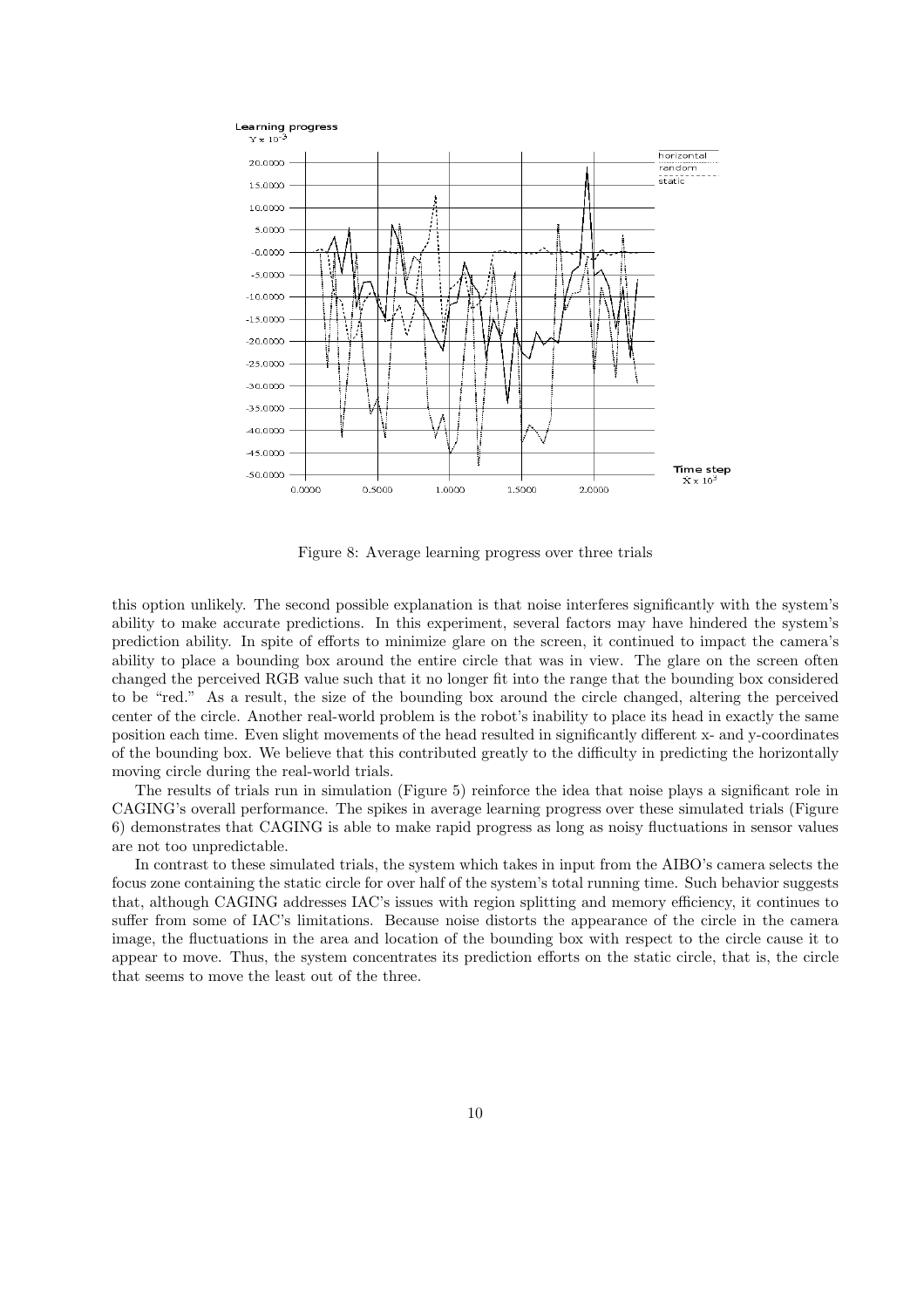## 7 Future Work

There are many possible future directions for research with CAGING. The biggest limitation of the system as it stands is an inability to cope with large amounts of noise that often occur in a real-world trial. In the AIBO TV experiment, the robot encounters difficulties in predicting the movements of the red horizontally moving circle due to image distortion and motor noise. One possible way to address this is to use a different filtering method so that the bounding box around the red circle does not fluctuate as much. Using a different robot with higher-quality camera equipment might also improve the robot's prediction ability.

To further expand upon the current experiment, the graphics program could be modified to include more circles (or different shapes) moving in different ways. For example, shapes could expand and contract, move in non-linear patterns, or change color. It would be interesting to discover which of the movements are easily predictable and which are more difficult. After more shapes are added, the robot's degrees of freedom could be increased so that it would learn where to place its head on its own, instead of using pre-defined pan, tilt, and roll values like those in the current implementation.

Additionally, the CAGING system could be tested using a variety of robots in other situations. The experiment detailed in this paper discusses CAGING in visual prediction situations, but the system may be used in robotic tasks in general. CAGING could be applied to navigation or communication-oriented tasks to test its applicability to different situations.

# 8 Summary and Conclusions

In this paper we have presented a hybrid approach for implementing intrinsic motivation using learning progress as the basis for modeling curiosity. CAGING first categorizes the environment using an Equilibrium-GNG, and then implements a modified version of IAC, which uses these categories to focus on learning novel and predictable situations. In the AIBO Television experiment, an AIBO employing the CAGING algorithm learned to predict the location of static and horizontally moving circles seen on a monitor. Due to noise from the real world environment, the static circle became the most learnable of the three; as a result, it was selected most often. When the robot's actions were limited to looking either at the horizontal or the randomly moving circle in the Two-Choice trial, the robot focused on the horizontally moving circle for a significant portion of the time. Although CAGING did not select the horizontally moving circle while it had the option of viewing the static circle, the results from the Two-Choice trial indicate that the CAGING algorithm is in fact able to distinguish between learnable and unlearnable situations.

In conclusion, we believe that the CAGING algorithm serves as a more robust, adaptive system for modeling intrinsic motivation. The system allows the robot to be more autonomous, as it is able to categorize its environment and employ a kind of curiosity to motivate its learning. Intrinsic motivation is important to the field of developmental robotics because it closely models mental development in biological organisms. A robot that develops autonomously does not require the direction of a user; instead, it can take in information about its environment, develop its own categorization of the world, and select appropriate actions to execute. CAGING helps pave the way for further progress in the field.

#### 8.1 Acknowledgments

We would like to thank Professor Lisa Meeden for her guidance and inspiration. Also, we would like to thank Honey (aka 10.0.0.4) for being such a good, patient dog.

# References

[1] P. Baldassarri, P. Puliti, A. Montesanto, and G. Tascini. Visual self-localisation using automatic topology construction. In ICIAP '03: Proceedings of the 12th International Conference on Image Analysis and Processing, page 368. IEEE Computer Society, 2003.